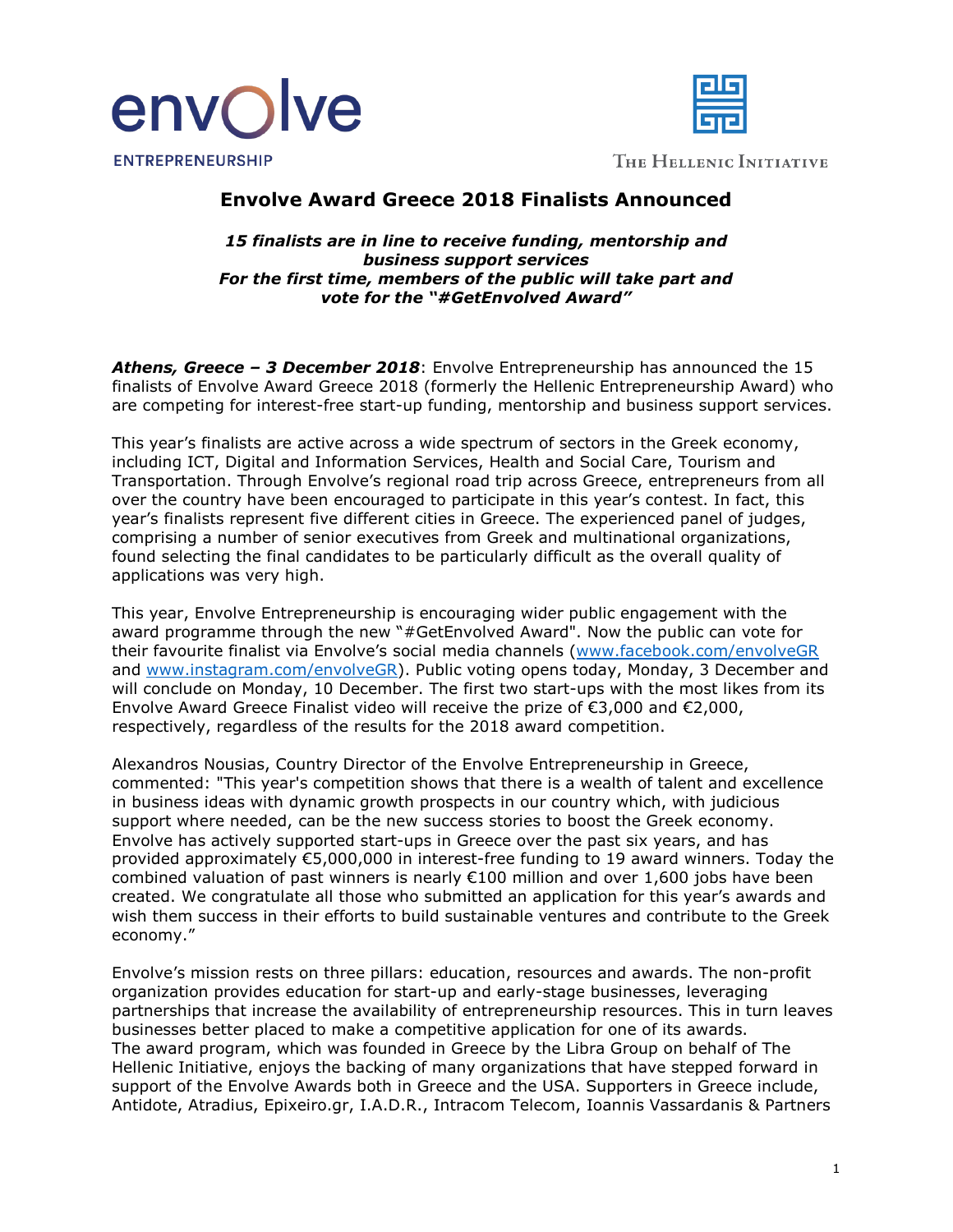# envolve



**ENTREPRENEURSHIP** 

THE HELLENIC INITIATIVE

Law Form, Kyvernitis Travel SA, Lykourezos Law Offices, Microsoft, Moore Stephens, People for Business, Reed Smith, SAP Hellas, Onassis Cultural Centre, V+O and White Room.

The Envolve Award Greece 2018 Finalists are:

- 1. **apifon:** apifon is a technology company that develops business messaging services for companies to grow their audience, create and send multichannel campaigns (SMS, RCS, Email, Viber and other chat apps), measure performance and enable marketing automation to increase revenues and improve customer experience. Website: [https://www.apifon.com](https://www.apifon.com/) Applicant: Konstantinos Stroumpakis
- 2. **BookingClinic.com:** BookingClinic.com is an online platform that serves patients in need of treatment or an operation at a clinic, providing transparent information, ratings, costs and the option to book a treatment easily, while saving time and money. Website: [https://www.bookingclinic.com](https://www.bookingclinic.com/) Applicants: Vasileia Chatzistergiou, Liana Gouta, Thomas Chatzistergiou, George

Hatzinikolaou, Konstantinos Chatzistergiou, Christoforos Moisiadis, Christos Tzelis, Niki Chatzinikolaou

3. **CollegeLink:** CollegeLink is an online entry-level HR Job Board that connects talented young adults with job opportunities. CollegeLink is a "Candidate 1st" service that offers each young candidate the right educational and self-development tools in order to pursue successfully their optimal career path. Through CollegeLink, companies can attract and recruit the best next generation talents that match their hard skill requirements and unique culture.

Website: [https://www.collegelink.gr](https://www.collegelink.gr/)

Applicants: Stefanos Alkides, Imelos Yannis, Valerios Chatzigeorgiou, Elisavet Malo, Michalis Mavrommatakis, Anastasia Karagkiozoglou, Katerina Iliopoulou

4. **DIVING STATUS**: DIVING STATUS is a certified underwater services company that supports the shipping industry by providing in-water inspection, maintenance and repair services to overseas commercial vessels. Apart from maintaining the seaworthiness of the ships so that they can operate safely and remain on schedule, such maintenance services also reduce the fuel consumption of vessels which leads in reducing their operating costs. At the same time, CO2 emissions are reduced, resulting in a greater environmental protection.

Website: [https://divingstatus.com](https://divingstatus.com/) Applicants: Lixourgiotis Ioannis, Lixourgioti Efi, Giazlas Georgios

5. **Ferryhopper:** Ferryhopper revolutionizes online ferry booking, providing a complete search and booking engine with a unique, customer-centric user experience. It is the only platform to provide users with indirect connections through corresponding islands, making ferry travelling in Greece easy and simple. Through Ferryhopper, ferry trips can be planned effortlessly by booking tickets quickly, comparing prices instantly and securing the cheapest fare.

Website: [https://www.ferryhopper.com](https://www.ferryhopper.com/)

Applicants: Christos Spatharakis, Vasileios Lahanas, Panagiotis Sarafis, Aiden Short, Maria Chatzistavrou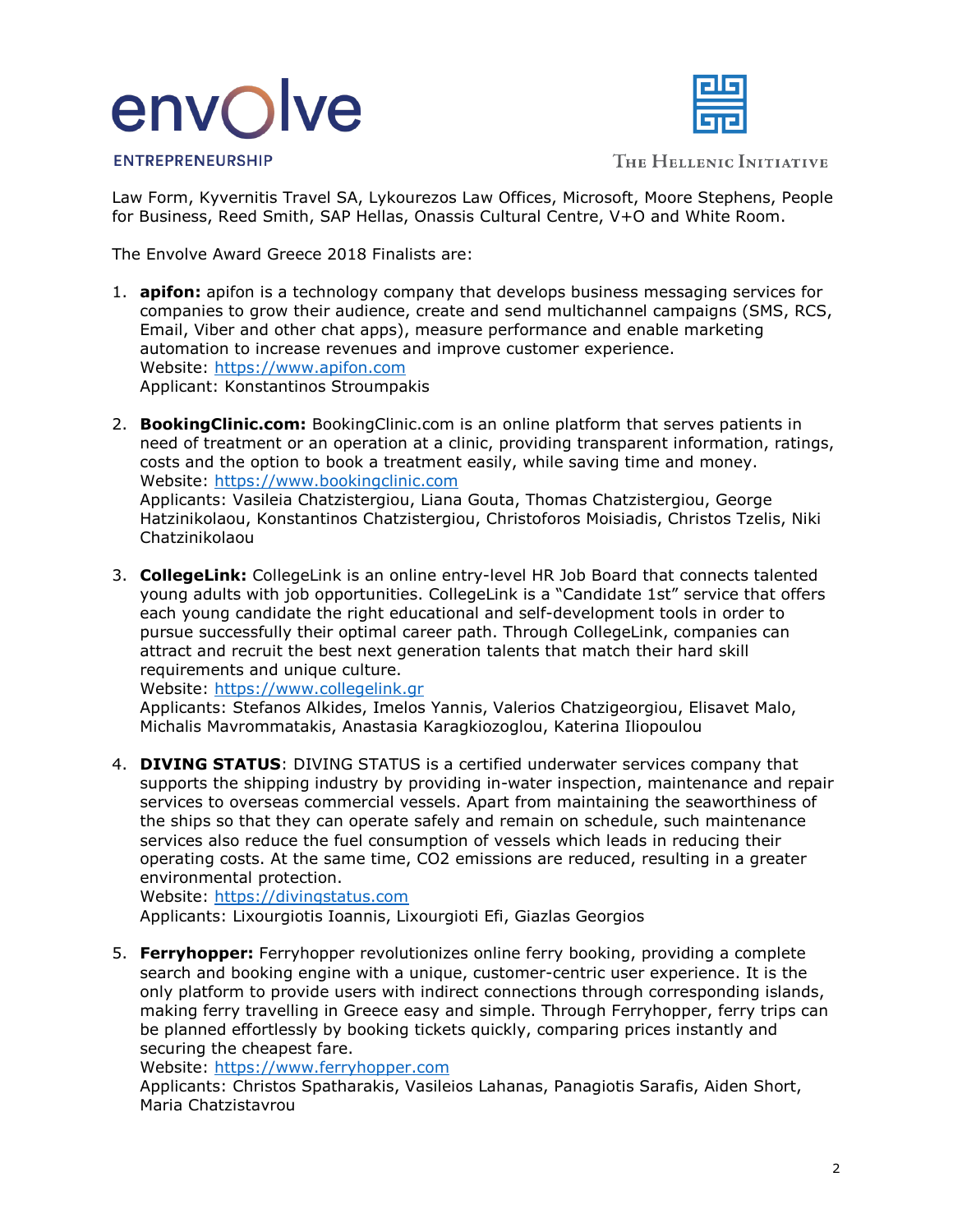# envolve



**ENTREPRENEURSHIP** 

THE HELLENIC INITIATIVE

6. **filisia:** filisia works on the intersection of Educational Technology and HealthTech. The company creates award-winning, evidence-based systems that help people with conditions such as autism, intellectual disabilities and dementia to learn a variety of important life-skills in engaging and inclusive ways. The systems also contain lesson plans and provide rich data reports, reducing preparation and administration work for teachers and therapists.

Website: [https://www.filisia.com](https://www.filisia.com/)

Applicants: Georgios Papadakis, Eirini Malliaraki, Alexandros Binopoulos, Dav Shiel

7. **Geomiso**: Geomiso is the world's first 'isogeometric' analysis and 3D design software. The company develops, markets and supports 3D design and engineering simulation software used to design products and predict how they will behave in real-world environments, without having to build test products or conduct crash tests. This is the world's first two-in-one 3D design and isogeometric analysis software, which merges computer-aided design with computer-aided engineering into a single procedure, thus empowering engineers to deliver faster more accurate results with no geometric errors. Website: [https://www.geomiso.com](https://www.geomiso.com/)

Applicants: Panagiotis Karakitsios, George Karaiskos, Athanasios Leontaris, Panagiotis Kolios, Stella Skrivanou, Alexandros Karakitsios

- 8. **massiveGRID:** massiveGRID offers superior managed cloud services as the highquality provider with its own proprietary technologies and secure infrastructure, with an ambition to become a global leader in premium cloud services. Website: [https://www.massivegrid.com](https://www.massivegrid.com/) Applicants: Bill Stoidis, Aggelos Vlavianos, Theo Theoharis
- 9. **MyJobNow**: MyJobNow is a 'mobile-first' hiring marketplace for the blue-collar sector. Leveraging mobile technology, MyJobNow is a recruitment tool that offers improved matching for Employers and Job Seekers with parameters such as interests and job seekers' physical location (via GPS). Website: [https://www.myjobnow.com](https://www.myjobnow.com/)

Applicants: Stefanos Katsimpas, Agamemnon Papazoglou, Alexandros Papaspyridis

10. **PD Neurotechnology**: PD Neurotechnology develops Wearable Medical Devices and overall solutions for continuous monitoring and supporting treatment of Movement Disorders. The first application is PD Monitor, a sophisticated expert eco-system for patients with Parkinson's Disease, being the only solution globally that holistically monitors the disease and all nine of its symptoms. The second phase of the technology will address Multiple Sclerosis. PD Neurotechnology is led by globally recognized Greek scientists, with an R&D team located in Greece, and along with the design and production base, it aims to boost the human capital and innovation capacity of the country.

Website: [http://www.pdneurotechnology.com](http://www.pdneurotechnology.com/)

Applicants: Dimitrios Fotiadis , Anastasios Manos ,Nikos Moschos ,Spiros Konitsiotis

11. **SEATRAC:** TOBEA Ltd designs and manufactures innovative solutions for improving the quality of life for people with disabilities. It started with SEATRAC and accessibility on the beach before moving onto new innovations. Website: [https://tobea.gr](https://tobea.gr/)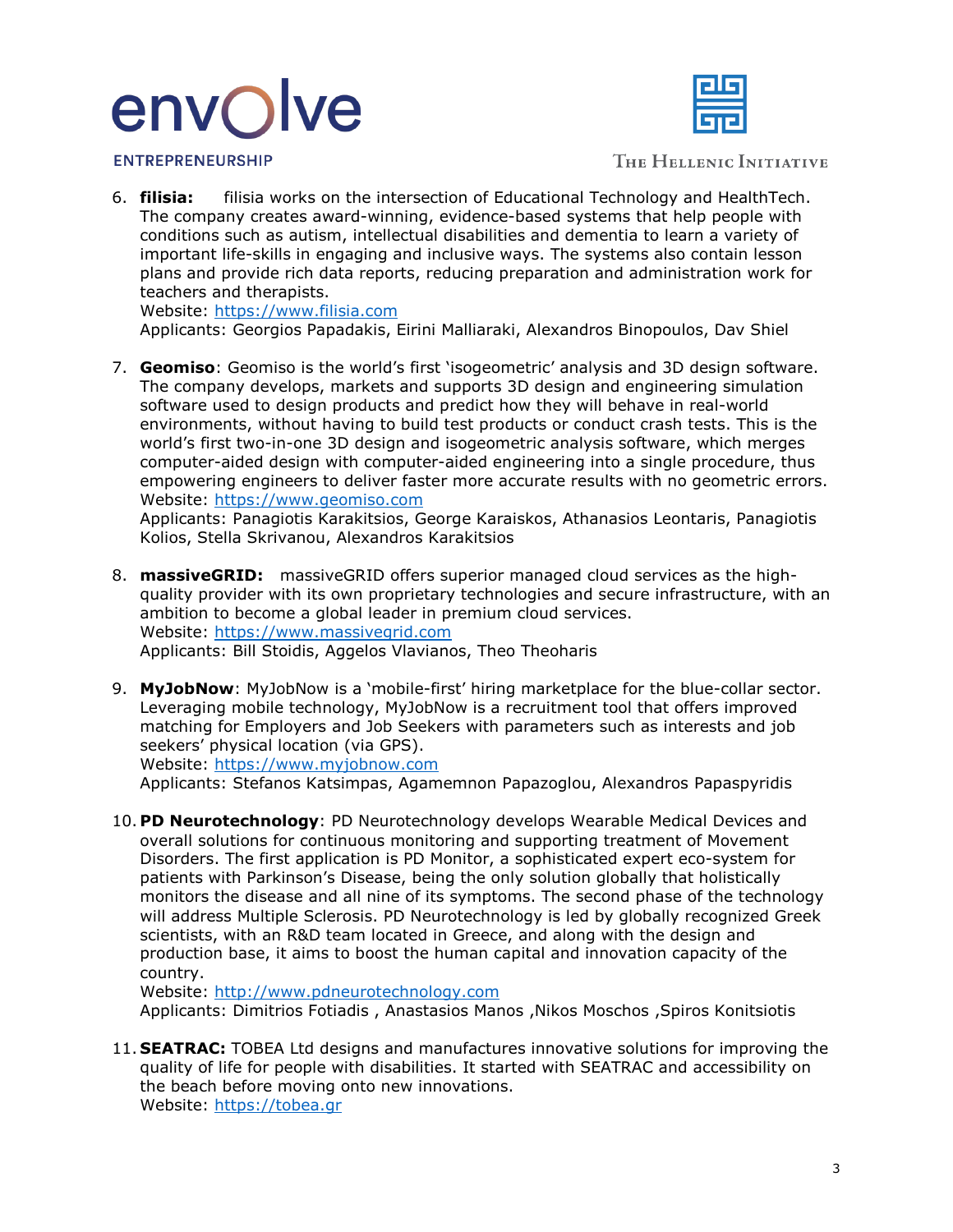



**ENTREPRENEURSHIP** 

THE HELLENIC INITIATIVE

Applicants: Ignatios Fotiou, Stavros Katsiaounis, Niki Papageorgiou, Persefoni Bertzou, Natalia Laina, Panagiota Kelverkogou, Giorgos Krimpenis, Kostas Korkotzilas, Amalia Mina

12.**TENACIOUS GREEK**: TENACIOUS GREEK's vision is to provide everyone, everywhere, with premium quality, Greek gourmet ready-to-serve meals. Made from the best ingredients Greek nature can provide, they are slow cooked for an average of fourteen hours under the strict guidance of top Chef Dimitris Stamoudis and packaged without the use of additives, preservatives, or other chemical agents, while insuring a long shelf life.

Website: [https://www.tenaciousgreek.com](https://www.tenaciousgreek.com/) Applicants: Zoe Cotsis, Theofilos Kallitsas

13.**Think Silicon**: Think Silicon is developing and licensing one of the most power efficient graphics technology in the world. The company specializes in designing extremely small, ultra-low power, high-performance Graphics Processing Units (GPUs) for smart IoT display devices and Artificial Intelligence (AI) inference accelerators for machine learning vision applications for IoT/Edge end nodes. With this technology, the battery life of wearable devices is extended from days to weeks. Website: [http://www.think-silicon.com](http://www.think-silicon.com/) 

Applicants: George Sidiropoulos, Iakovos Stamoulis, Georgios Keramidas, Ulli Mueller

14.**TPL:** TPL offers a turn-key solution that enables online retailers to expand their businesses globally. The company has developed a cloud-based platform that creates an international online marketplace by placing vendor products onto multiple online sales channels such as Amazon, eBay, Google etc. Additionally, a 3PL service is offered to bring the products to customers wherever they are located globally, reducing the logistical complexity of international shipments. Website: [https://tpl.gr](https://tpl.gr/)

Applicants: Spyridon Kotsalidis, Vasilios Nakos, Nikolaos Tsamis

15. **Upsell:** Upsell's Exclusivi platform helps hotels drive their revenue, reviews, repeat bookings and cost reductions at scale, with the power of AI. Guests get a unified experience across touchpoints: mobile apps integrated with the leading hotel systems, smart Wi-Fi portal with 1:1 targeting, TV apps and kiosks, chatbots and POS. They are all powered by a multilingual CMS, AI-powered recommendations, targeting and campaign management dashboard, internal communication tools, restaurant booking platforms and TripAdvisor-integrated reviews. In parallel, it links with leading Destination Management Companies, offering guests an end-to-end travel experience. Website: [https://exclusivi.com](https://exclusivi.com/)

Applicants: Babis Kourtzis, Ioannis Tzikas, Aris Filokostas, Erika Maessaka, Manolis Anastasiou

The winners will be announced on Monday, 10 December 2018 during the annual award ceremony in Athens.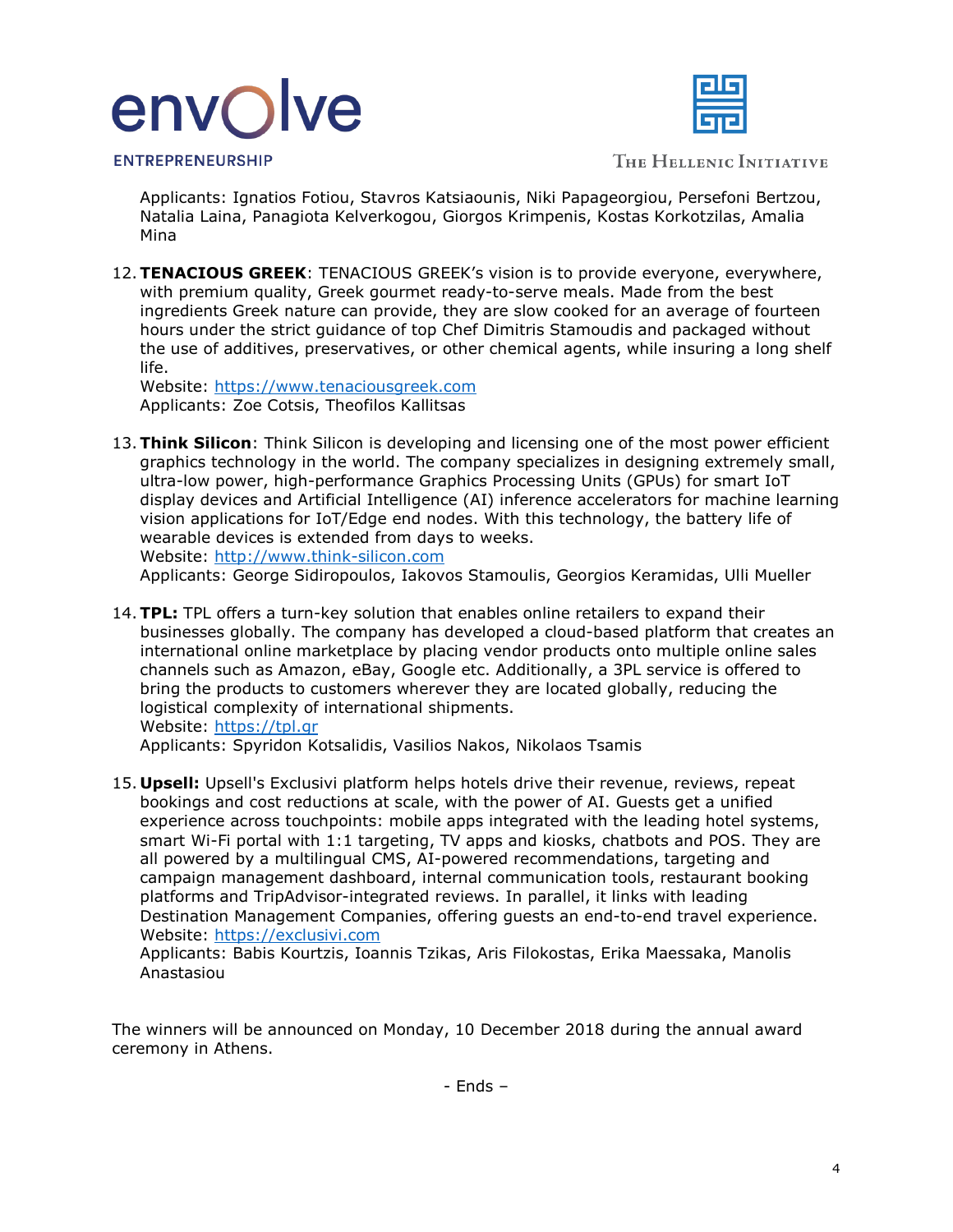



**ENTREPRENEURSHIP** 

THE HELLENIC INITIATIVE

### **About Envolve Entrepreneurship**

Envolve Entrepreneurship is an entrepreneurship support organization, founded by the Libra Group; it provides education, resources, and award programs for start-up businesses globally. The organization encompasses the former Hellenic Entrepreneurship Award (HEA) and the American Entrepreneurship Award (AEA) – programs which have declared 35 winners since 2012, supporting job creation and economic growth in Greece and the USA. Striving for a global society where all business owners can prosper and grow, Envolve is committed to developing and cultivating entrepreneurial ecosystems, by ensuring business support services are more readily available to diverse entrepreneurs.

To learn more about Envolve, please visit [http://envolveglobal.org.](http://envolveglobal.org/)

#### **Past Envolve Award Greece Winners**

2017 Winners: **Allcancode** [\(www.allcancode.com,](http://www.allcancode.com/) **Fresh Strips** [\(www.freshstrips.com,](http://www.freshstrips.com/) **NOMADA Honey Soda** [\(www.nomadahoneysoda.com\)](http://www.nomadahoneysoda.com/), **Tech Talent** [\(www.techtalent.jobs\)](http://www.techtalent.jobs/) and **Quizdom Education**

2016 Winners: **blueground** [\(www.theblueground.com\)](http://www.theblueground.com/), **bubbllz** [\(www.bubbllz.com\)](http://www.bubbllz.com/) and **Raymetrics** [\(www.raymetrics.com\)](http://www.raymetrics.com/)

2015 Winners: **Heliix** [\(www.heliixinc.com,](http://www.heliixinc.com/) **Smart Guide** and **Yoleni's** [\(www.yolenis.com\)](http://www.yolenis.com/)

2014 Winners: **Anassa Organics** [\(www.anassaorganics.com\)](http://www.anassaorganics.com/), **e-satisfaction** [\(www.e](http://www.e-satisfaction.gr/)[satisfaction.gr\)](http://www.e-satisfaction.gr/), **Open Circle** [\(www.opencircleproject.com\)](http://www.opencircleproject.com/) and **RTsafe** [\(www.rt-safe.com\)](http://www.rt-safe.com/)

2013 Winners: **Casa Parlante** [\(www.casaparlante.gr\)](http://www.casaparlante.gr/), **Different & Different**  [\(www.differentanddifferent.gr\)](http://www.differentanddifferent.gr/), **rabt** [\(www.rabt.co\)](http://www.rabt.co/) and **Stella Mare** [\(www.stellamare.gr\)](http://www.stellamare.gr/)

### **About the Libra Group:**

The Libra Group is a privately-owned international business group that is active in 35 countries across six continents. It is focused on six core sectors: aviation, energy, hospitality, real estate, shipping and diversified investments. The group is wholly-owned by the Logothetis family. For more information, visit the website: [www.libra.com](http://www.libra.com/)

#### **About The Hellenic Initiative:**

Our Mission: Investing in the future of Greece through direct philanthropy and economic revitalization. We empower people to provide crisis relief, encourage entrepreneurs, and create jobs.

We are The Hellenic Initiative (THI) - a global movement of the Greek Diaspora.

| Visit our website:    | http://www.TheHellenicInitiative.org/         |
|-----------------------|-----------------------------------------------|
|                       | http://onegreece.org                          |
| Like us on Facebook:  | http://www.facebook.com/thehellenicinitiative |
| Follow us on Twitter: | @THI OneGreece                                |